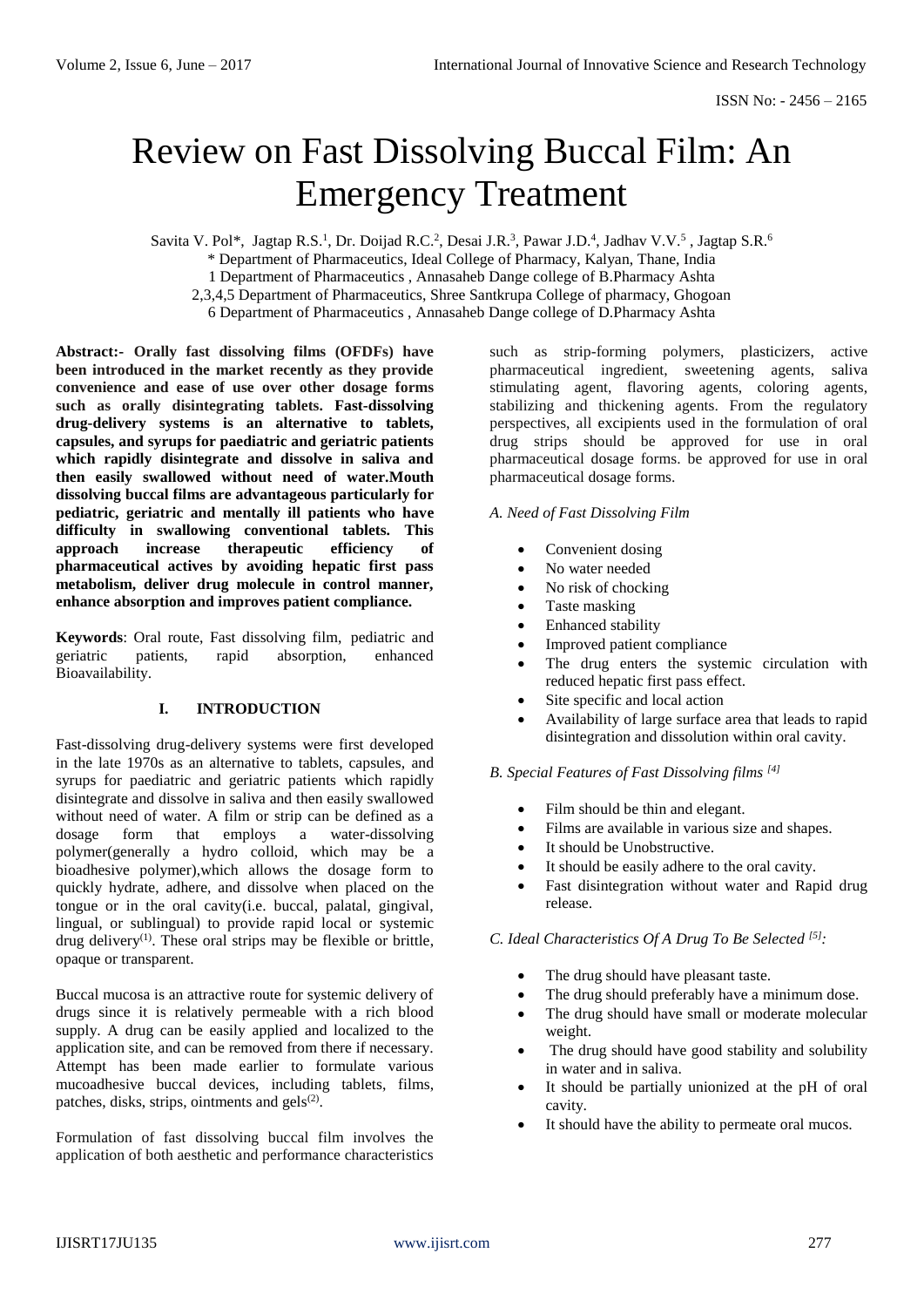*D. Comparison between orally fast dissolving films and oral disintegrating Tablets [6]*

| <b>Orally Dissolving Films</b>                  | <b>Oral Disintegrating Tablets</b>          |  |
|-------------------------------------------------|---------------------------------------------|--|
| It is a film                                    | It is a tablet                              |  |
| Greater dissolution due to larger surface area  | Lesser dissolution due to less surface area |  |
| Better durable than oral disintegrating tablets | Less durable as compared with oral films    |  |
| More patient compliance                         | Less patient compliance than film           |  |
| Low dose can only be incorporated               | High dose can be incorporated               |  |
| No risk of chocking                             | It has a fear of chocking                   |  |

# **II. MECHANISM OF ORAL THIN FILM [7]**



Quick onset of action-More bio-availability

# **III. CLASSIFICATION OF ORAL THIN FILM [8]**

a) Flash Release wafer

b) Mucoadhesive melt-away wafer

c) Mucoadhesive sustained-release wafer

*A. Three types of oral films are differentiate from each other as follows:*

| Type<br><b>Properties</b> | <b>Flash Release wafer</b> | Mucoadhesive melt-away wafer  | <b>Mucoadhesive sustained-release</b><br>wafer |
|---------------------------|----------------------------|-------------------------------|------------------------------------------------|
| Area $\text{cm}^2$ )      | $2 - 8$                    | $2 - 7$                       | $2 - 4$                                        |
| Thickness $(\mu m)$       | $20 - 70$                  | 50-500                        | $50 - 250$                                     |
| <b>Structure</b>          | Film: Single layer         | Single or multilayer system   | Multilayer system                              |
| Excipients                | Hydrophilic polymers       | Hydrophilic polymers          | Low non soluble polymer                        |
| Drug Phase                | Solid solutions            | Solid solutions or suspension | Suspension or solid solution                   |
| Application               | Tongue (upper palate)      | Buccal region                 | Other region in oral cavity                    |
| <b>Dissolution</b>        | Max. $60$ sec.             | Disintegration in few minutes | Max. 8-10 hrs.                                 |

*B. Component of fast dissolving film [9]:*

- 1) Drug (API)
- 2) Film Forming Polymers
- 3) Plasticizers
- 4) Sweetening Agents
- 5) Saliva Stimulating Agents
- 6) Cooling Agent
- 7) Flavouring Agent
- 8) Colouring Agent
- 9) Surfactants
- 10) Stabilizing and thickening agents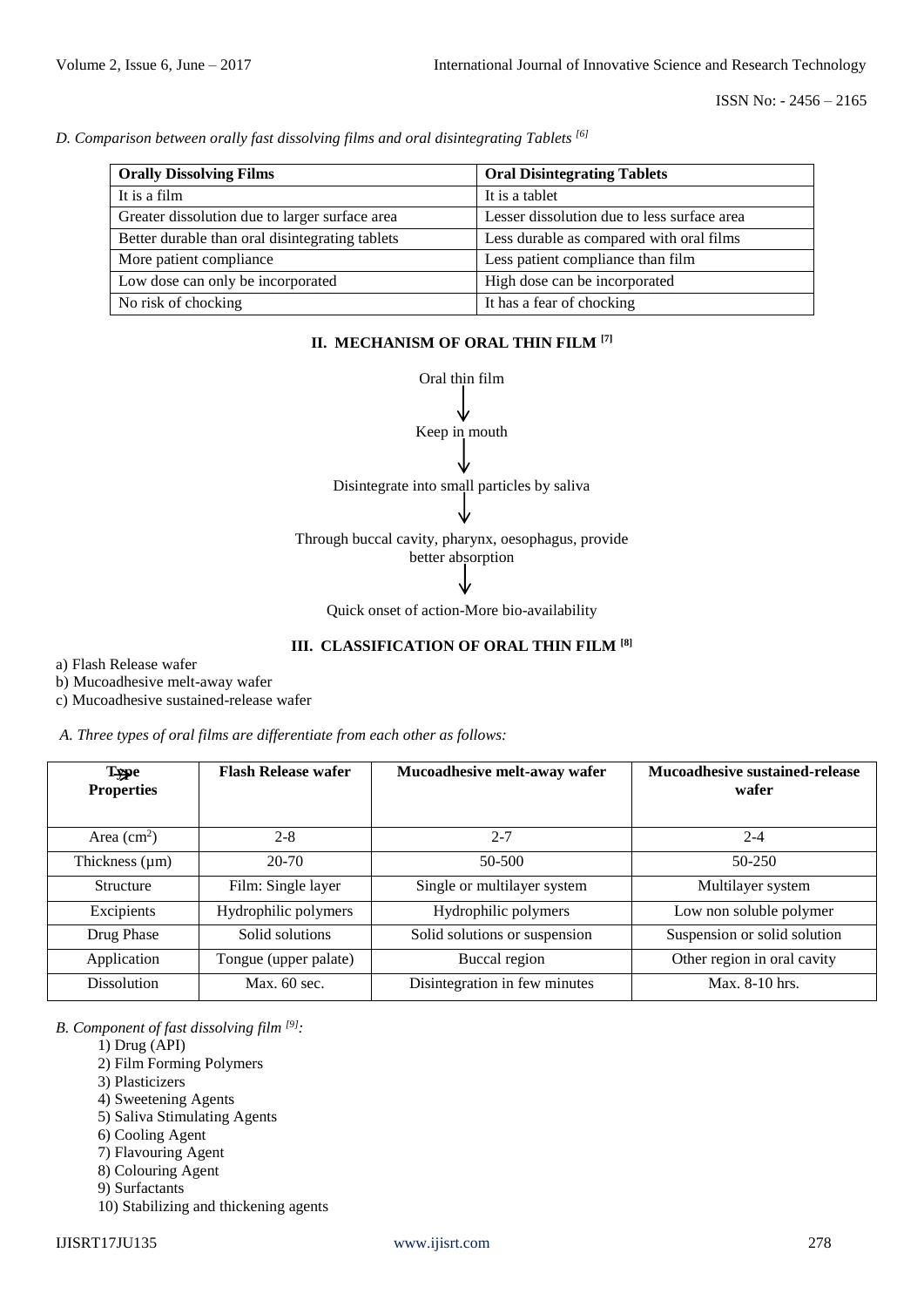| Sr. No.        | Ingredient                     | Amount    | <b>Role of contents</b>                                                   | <b>Example</b>                                                       |
|----------------|--------------------------------|-----------|---------------------------------------------------------------------------|----------------------------------------------------------------------|
| 1              | Drug(API)                      | 5-30%     | Active pharmaceutical<br>ingredients                                      | Antimigrain, Antacid,<br>Vasodilator, Antiallergic,<br>Anti-diabetic |
| 2              | Water Soluble polymer          | 45%       | Film forming capability                                                   | Hydroxy propyl methyl<br>celullose, Pullulan,<br>Maltodextrin        |
| 3              | Plasticizer                    | $0 - 20%$ | It improves the flexibility<br>and reduces the brittleness<br>of the film | Glycerol, ,Dibutyl Pthalate                                          |
| 4              | Saliva<br>Stimulating<br>agent | $2 - 6\%$ | Production<br>of<br>tofaster<br>saliva<br>disintegrationt.                | Citric acid, Malic acid, Ascorbic<br>acid.                           |
| 5              | Surfactant                     | Q.S.      | To reduce interfacial tension                                             | Tween-80                                                             |
| 6              | Sweetening agent               | $3 - 6\%$ | Tasking masking agent.                                                    | Sucrose, Dextrose, Mannitol,<br>Aspartame, Sorbitol, fructose        |
| $\overline{7}$ | Flavours, Colours, Fillers     | Q.S.      | It imparts attractiveness to<br>film.                                     | United State Food and Drug<br>Administration approved                |

1) **Drug (API):** Variety of API can delivery through FDOTF. It is always used to have microionised API which will improves the texture of the film and allows for better dissolution. eg. Ondansetron HCL, Montelukast Sodium etc.

**2) Film Forming Polymers:** Water-soluble polymers are used as film formers as they provide rapid disintegration, good mouth feel and mechanical strength to the films. Water-soluble polymers film adheres to the bucosal mucosa and rapidly delivers medication into the systemic circulation. e.g. Gelatin, Hydroxyl propyl methyl cellulose, Modified starches, Hydroxyl ethyl cellulose etc.

**3) Plasticizers:** It is a essential ingredient of the oral films. The selection of plasticizer depends upon itscompatibility with the polymer and also the type of solvent employed in the casting of film. Itimproves the flexibility of the film and reduces the brittleness of the film. eg. Glycerol, Propylene glycol, Low molecular weight polyethylene glycols, Citratederivatives like triacetin, acetylcitrate, Phthalate derivatives likedimethyl,diethyl,dibutyl derivatives, Castor oil etc.

**4) Sweetening Agents:** This is used for taste masking of bitter drugs. Natural sweeteners as well as artificial

sweeteners are used. Following are the sweetenerswhich are Suitable in FDF formulation:

(a) Water soluble natural sweetener: xylose, ribose, glucose, sucrose, maltose, stevioside etc.

(b) Water soluble artificial sweetener: sodium or calcium saccharin salts, cyclamate salts,acesulfame-k etc. (c) Dipeptide based sweetener: aspartame

**5) Saliva Stimulating Agents:** The saliva stimulating agents are used to increase the rate of production of saliva that is helpful in the faster dissolution of the film formulations. eg. Citric acid, malic acid, lactic acid, ascorbic acid and tartaric acid etc.

**6) Cooling Agent:** Monomethyl succinate is used as Cooling agents which helps to improve the flavour strength and to enhance the mouth-feel effect of the product. Other cooling agents like WS3, WS23and Utracoll II can also be used in conjunction with flavours.

**7) Flavouring Agent:** The acceptance of oral disintegrating films depends on flavoring agent. Selection of drug is depend on type of drug in the formulation. eg. Peppermintoil, cinnamon oil etc.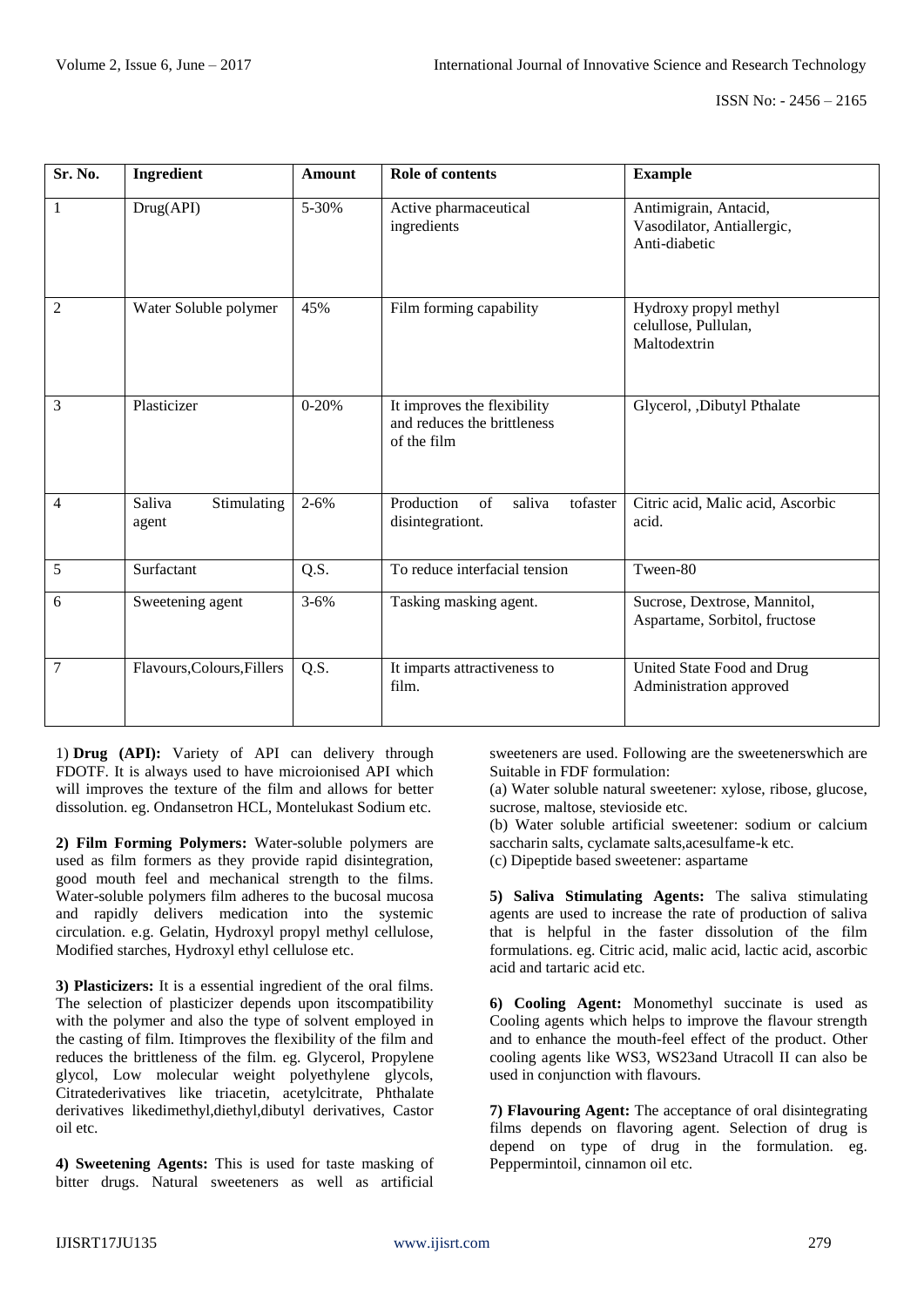ISSN No: - 2456 – 2165

**8) Colouring Agent:** Titanium dioxide or FD&C approved colouring agents are incorporated (not exceeding concentration levels of 1%w/w) in FDF formulation when some of the formulation ingredients or drugs are present in insoluble or suspension form

**9) Surfactants:** Surfactants are used as wetting or dispersing agent. By the use of surfactant the film gets dissolved within seconds and release active agent immediately. Solubility of poorly soluble drugs in fast dissolving oral films can be improved by using surfactant. eg. polaxamer 407, benzalkonium chloride, tweens and spans etc.

**10) Stabilizing and thickening agents:** Generally, to improve the viscosity and consistency of dispersion or solution of the filmpreparation the stabilizing and thickening agents are employed before casting. Natural gumslike xanthan gum, locust bean gum, carragenan and cellulosic derivatives are few examplesof stabilizing and thickening agents.

#### **IV. METHODS OF PREPARATION [10]**

One or combination of the following process can be used to manufacture the mouth dissolving films:

#### **1) Solvent casting method:**

In solvent casting method water soluble polymers are dissolved in water and the drug along with other excipients is dissolved in suitable solvent then both the solutions are mixed and stirred and finally casted in to the petri plate dried and cut in to uniform dimensions



Fig 1. Steps involved in Solvent casting method.

# **2) Semisolid casting:**

In semisolid casting method firstly a solution of watersoluble film forming polymer is prepared. The resulting solution is added to a solution of acid insoluble polymer (e.g. cellulose acetate phthalate, cellulose acetate butyrate), which was prepared in ammonium or sodium hydroxide. Then appropriate amount of plasticizer is added so that a gel mass is obtained. Finally the gel mass is casted in to the films or ribbons using heat controlled drums. The thickness of the film is about 0.015-0.05 inches.

# **3) Hot melt extrusion:**

In hot melt extrusion method firstly the drug is mixed with carriers in solid form. Then the extruder having heaters melts the mixture. Finally the melt is shaped in to films by the dies. There are certain benefits of hot melt extrusion.

- Fewer operation units
- Better content uniformity
- An anhydrous process

# **4) Solid dispersion extrusion:**

In this method immiscible components are extrude with drug and then solid dispersions are prepared. Finally the solid dispersions are shaped in to films by means of dies.

#### **5) Rolling Method:**

In rolling method a solution or suspension containing drug is rolled on a carrier. The solvent is mainly water and mixture of water and alcohol. The film is dried on the rollers and cutted in to desired shapes and sizes.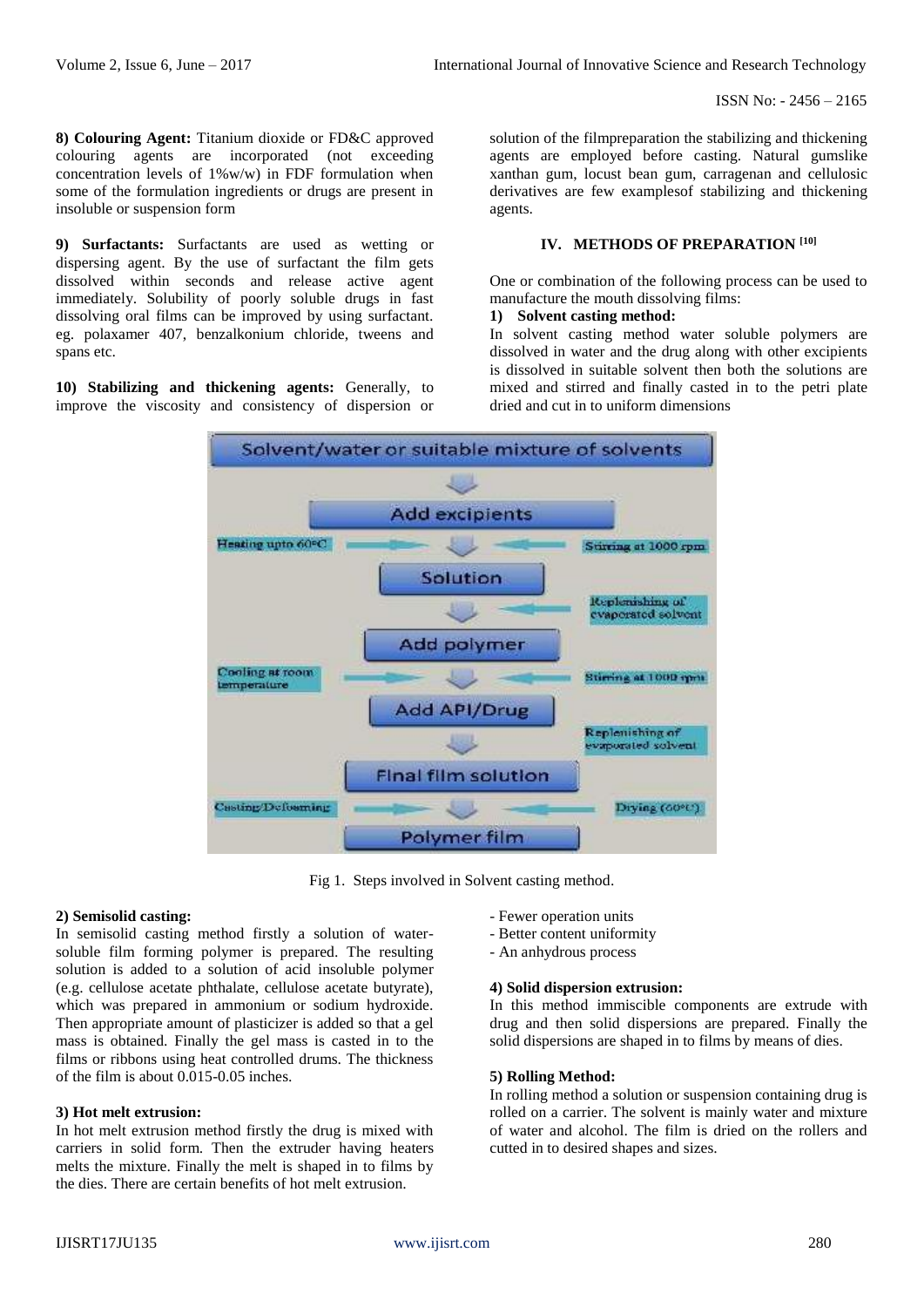# **V. COMMERCIAL THIN FILM ORAL DOSAGE FORM PRODUCTS[11]**

| <b>Product</b>  | <b>Manufacturer</b> | <b>Active Pharmaceutical Agent</b> | Strength (mg) |
|-----------------|---------------------|------------------------------------|---------------|
|                 |                     |                                    |               |
| Triaminic       | <b>Novartis</b>     | Dextromethorphan HBr               | 7.5           |
| Triaminic       | <b>Novartis</b>     | Diphenhydramine HCl                | 12.5          |
| Theraflu        | <b>Novartis</b>     | Dextromethorphan HBr               | 15            |
| $Gas-X$         | <b>Novartis</b>     | Simethicone                        | 62.5          |
| Sudafed         | Pfizer              | Phenylephrine HCl                  | 10            |
|                 |                     |                                    |               |
| Benadryl        | Pfizer              | Diphenhydramine HCl                | 12.5          |
|                 |                     |                                    |               |
| Chloraseptic    | Prestige            | <b>Benzocaine Menthol</b>          | 3/3           |
| <b>Suppress</b> | InnoZen             | Menthol                            | 2.5           |
| Orajel          | Del                 | Menthol/Pectin                     | 2/30          |
| Listerine       | Pfizer              | Cool mint                          | ۰             |
|                 |                     |                                    |               |

#### **VI. PATENTED TECHNOLOGIES OF FAST DISSOLVING ORAL FILMS**

#### *A. XGel[12]*

XGel film technology is developed by BioProgress which causes a revolution in the product offerings and manufacturing methods which is now available to the pharmaceutical industry. These films may be coloured or printed during manufacture for branding and coding which is quite helpful in product identification and also developed for non-ingestible applications such as cosmetic, ostomy pouches, sanitary and healthcare pouches . These films enhance the stability of product.

# *B. Soluleaves [12]:*

In this technology, the film on coming in contact with saliva releases its active ingredients, during this film adhere to the mucous membrane in order to release the drug slowly in 15 min. This method is useful for those who have difficulty in swallowing conventional tablets. This technology is applied to flavoured products such as mouth fresheners, confectionery and vitamins

# *C. Wafertab [13]*

Wafertab is a drug delivery system which incorporates pharmaceutically active ingredients into an ingestible film strip. When film came in contact with saliva it provides rapid dissolution and release of active ingredient. The Wafertab film strip can also be flavoured for additionally improved taste masking. The active ingredient is integrated into the body of a fused.

# *D. Foamburst [13]*

Foamburst is a new patent granted in September 2004 which is for capsules made of formed film. During production an inert gas is blown into the film, results in a film with honeycomb structure as a capsule which dissolve rapidly and causing a melt-in-the mouth sensation. The void in the film may be gas-filled, empty or filled with other materials to produce specific taste burst characteristics or deliver active drugs.

# **VII. CONCLUSION**

From the above, this can be concluded that fast dissolving films have proved as beneficial innovative tool for all groups of population or all groups of patients that having problem of swallowing .Fast dissolving films play vital role when quick onset of action is required .Pharmaceutical Industries also recognized the potential of fast dissolving film and also launched several products. Gaining importance as they are idea l dosage form for use in young children, as well as geriatric patients.

#### **REFERENCES**

- [1]. Venkata Anupama M, R. Shireesh Kiran, V. Uma Maheswar Rao,P. Dileep, D. Bhavani And B. Madhavi Latha, A Review On Oral Thin Fast Dissolving Films RecentTrend Of Dosage Form For Quick Release, Department of pharmaceutics, CMR College of pharmacy, Hyderabad, India, Int J Pharm Bio Sci 2014 Oct; 5(4): (P) 54 - 67.
- [2]. Bingi Manasa,Ganesh Kumar Gudas, N. Sravanthi, R. Anusha Madhuri, Y. Lavanya AndC. Pranitha.: "Formulation and evaluation of mucoadhesive buccal patches ofRiesperidone". J. A chemical. Pharmacy. Research., 2010, 2(4):866-872.
- [3]. Vanksha Kushwaha, Juber Akhtar, Shazia Usmani, Satya Prakash Singh, "A Review On Fast Dissolving Formulation Technologies", 2015, 4(7), 574-585
- [4]. Ankita Keshari, Dr. Pramod Kumar Sharma, Dr. Nayyar Parvez, "Fast Dissolving Oral Film: A Novel and Innovative Drug Delivery system", IJPSR, 2014, 5(3), 92-95.
- [5]. Shruti C Prabhu, Sarvesh D Parsekar, Amitha Shetty, Samuel S Monteiro, Mohd Azharuddin and AR. Shabaraya, "A Review on Fast Dissolving Sublingual Films for Systemic Drug Delivery", International Journal Of Pharmaceutical And Chemical Sciences, 2014, 3(2), 501-511.